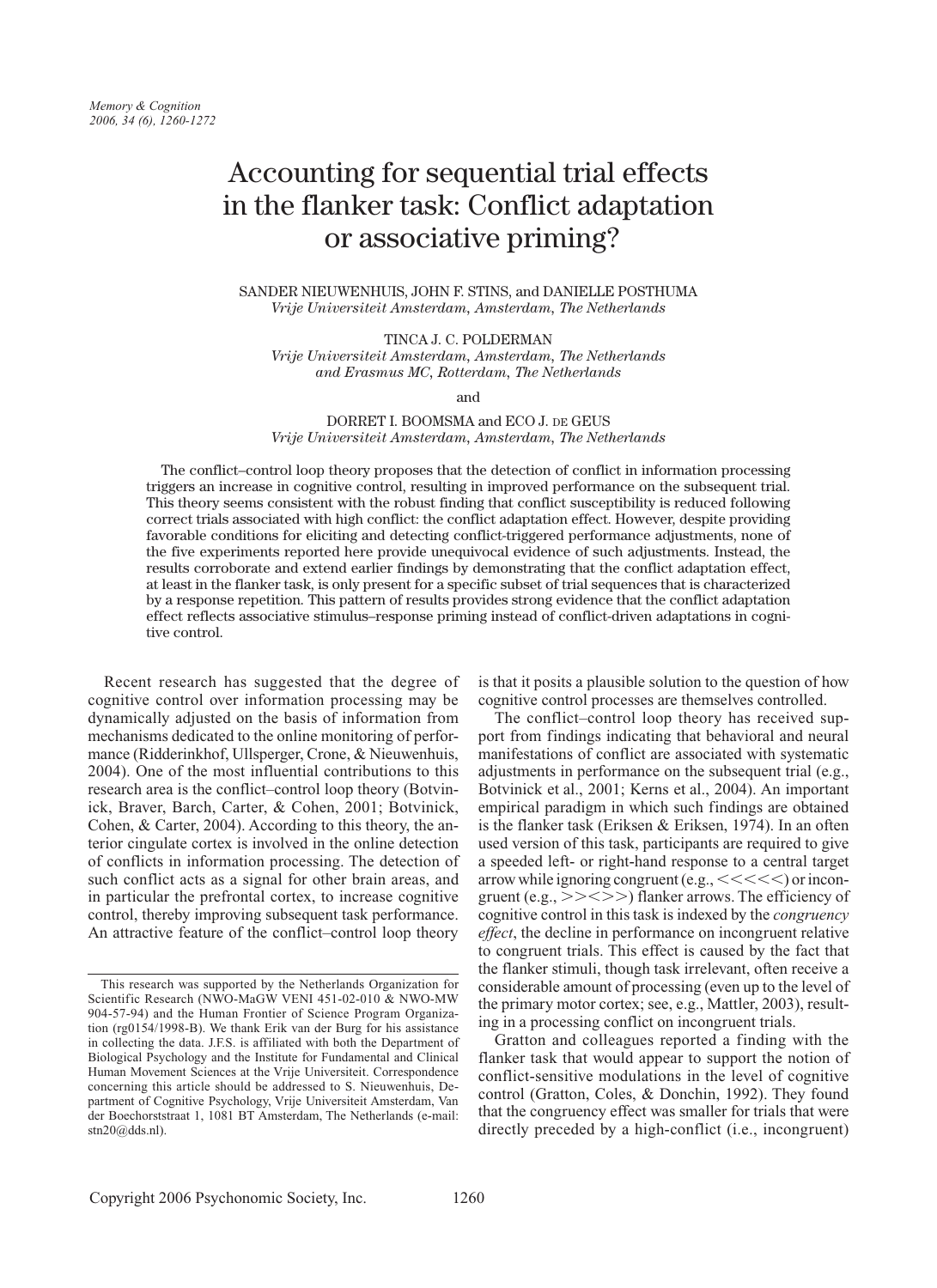trial than for trials that were preceded by a low-conflict (congruent) trial. More specifically, reaction times (RTs) on congruent trials preceded by a congruent trial (CC) were faster than those on congruent trials preceded by an incongruent trial (IC). Similarly, RTs on incongruent trials were faster following incongruent trials (II) than following congruent trials (CI). Similar results were obtained for error rates. This pattern of results is consistent with predictions of the conflict-control loop theory, according to which conflict on trial  $n-1$  should trigger an increase in cognitive control, yielding reduced susceptibility to conflict on trial  $n$ . As further support for the theory, Botvinick and colleagues identified a region of the anterior cingulate cortex in which activity was directly related to the postconflict reduction of the congruency effect (Botvinick, Nystrom, Fissell, Carter, & Cohen, 1999).

Because of its apparent relationship with conflictsensitive control adjustments, the sequential modulation of the congruency effect is often referred to as the *conflict adaptation effect*. The size of the effect can be computed as follows:

$$
\text{Conflict adaptation effect} = (\text{RT}_{\text{CI}} - \text{RT}_{\text{CC}}) - (\text{RT}_{\text{II}} - \text{RT}_{\text{IC}}). \tag{1}
$$

A similar equation describes the conflict adaptation effect on error rates. Not surprisingly, this simple measure has come to be a popular index of the integrity and/or efficiency of cognitive control processes—useful for studying group differences in cognitive control (e.g., Bish, Ferrante, McDonald-McGinn, Zackai, & Simon, 2005; de Bruijn, Hulstijn, Verkes, Ruigt, & Sabbe, 2004; McNeely, West, Christensen,  $\&$  Alain, 2003) or investigating the neural bases of conflict detection and cognitive control (Botvinick et al., 1999; Stürmer, Leuthold, Soetens, Schröter, & Sommer, 2002).

However, Mayr, Awh, and Laurey (2003) have recently challenged the conflict-control loop account of the conflict adaptation effect, arguing that the effect is confounded with the presence of stimulus–response  $(S-R)$  repetitions. This can be seen in Table 1, which lists the eight possible stimulus transitions in the flanker task that are defined by the factorial combination of levels of the variables current trial type (congruent vs. incongruent), previous trial type (congruent vs. incongruent), and response type (response change vs. response repetition). Table 1 indicates that S-R repetitions occur on 50% of the CC and II trials but on none of the IC or CI trials. As Mayr et al. pointed out, this pattern is critical in light of the substantial performance benefits that are obtained with exact S–R repetitions (Pashler & Baylis, 1991). As indicated by Equation 1, decreased RTs on CC and II trials resulting from S-R repetition priming may account for an increased conflict adaptation effect. An additional confound reflects the fact that 50% of the IC and CI trials but none of the CC and II trials involve a response repetition in the absence of a stimulus repetition. According to feature integration theory (Hommel, 2004), such *partial repetitions* should be associated with elevated RTs in comparison with trials on which neither the stimulus nor the response is repeated. Feature

integration theory proposes that if a stimulus and response co-occur in time, their features spontaneously form a transient association, such that reactivating one member of this association tends to activate the other member (explaining S-R repetition benefits). Partial repetitions are associated with slowed responses because the repeated member of the recently formed association activates the member that is inappropriate in the current context, resulting in a processing conflict. The resulting increase in RTs for IC and CI trials would further contribute to the conflict adaptation effect (see Equation 1; Hommel, Proctor, & Vu, 2004; Notebaert, Soetens, & Melis, 2001).

These considerations suggest that the conflict adaptation effect may reflect, at least in part, the consequences of associative priming rather than of a conflict-triggered increase in cognitive control. Mayr et al. (2003) reported two experiments that provided strong initial evidence for this possibility. In one experiment, they analyzed the conflict adaptation effect separately for response repetition trials (including all S–R repetitions and partial repetitions) and response change trials (see Table 1). They found that the effect was present for the repetition trials but entirely absent for the change trials. In a second experiment, they employed a modified version of the flanker task in which response repetition trials were eliminated altogether, allowing an unconfounded measure of the conflict adaptation effect. Again, the congruency effect did not change as a function of conflict on trial  $n-1$ . These and other findings led Mayr et al. to conclude that conflict-triggered regulation of control is not necessary to explain the conflict adaptation effect, thereby challenging a key assumption of the conflict-control loop theory.

In the present research, we evaluated the validity of this conclusion: Although the results of Mayr et al. (2003) provide a compelling demonstration of the importance of associative priming for sequential modulations of the congruency effect, we were less convinced by their theory that, in general, cognitive control does not contribute to the conflict adaptation effect. In particular, we hypothesized that the flanker task version used by Mayr et al. may have elicited relatively low levels of processing conflict. For example, Mayr et al. used task instructions that placed an important emphasis on accuracy of responding ("Go as fast as you can while not letting accuracy drop below 95%"; U. Mayr, personal communication, March 22, 2005); these instructions encouraged tight focusing on the central target arrow, and hence reduced processing conflict. Their relatively low error rates in comparison with other flanker task studies (e.g., Gratton et al., 1992) are consistent with this observation. Therefore, the failure to detect a "true" conflict adaptation effect might be attributed to the weakness of the conflict signals, resulting in a reduced mobilization of cognitive control processes. Furthermore, there are clear indications that conflictsensitive control adjustments contribute significantly to the conflict adaptation effects observed in other interference tasks, such as the Stroop and Simon tasks (e.g., Kerns et al., 2004; Stürmer et al., 2002). It is not obvious why these tasks should differ in this regard from the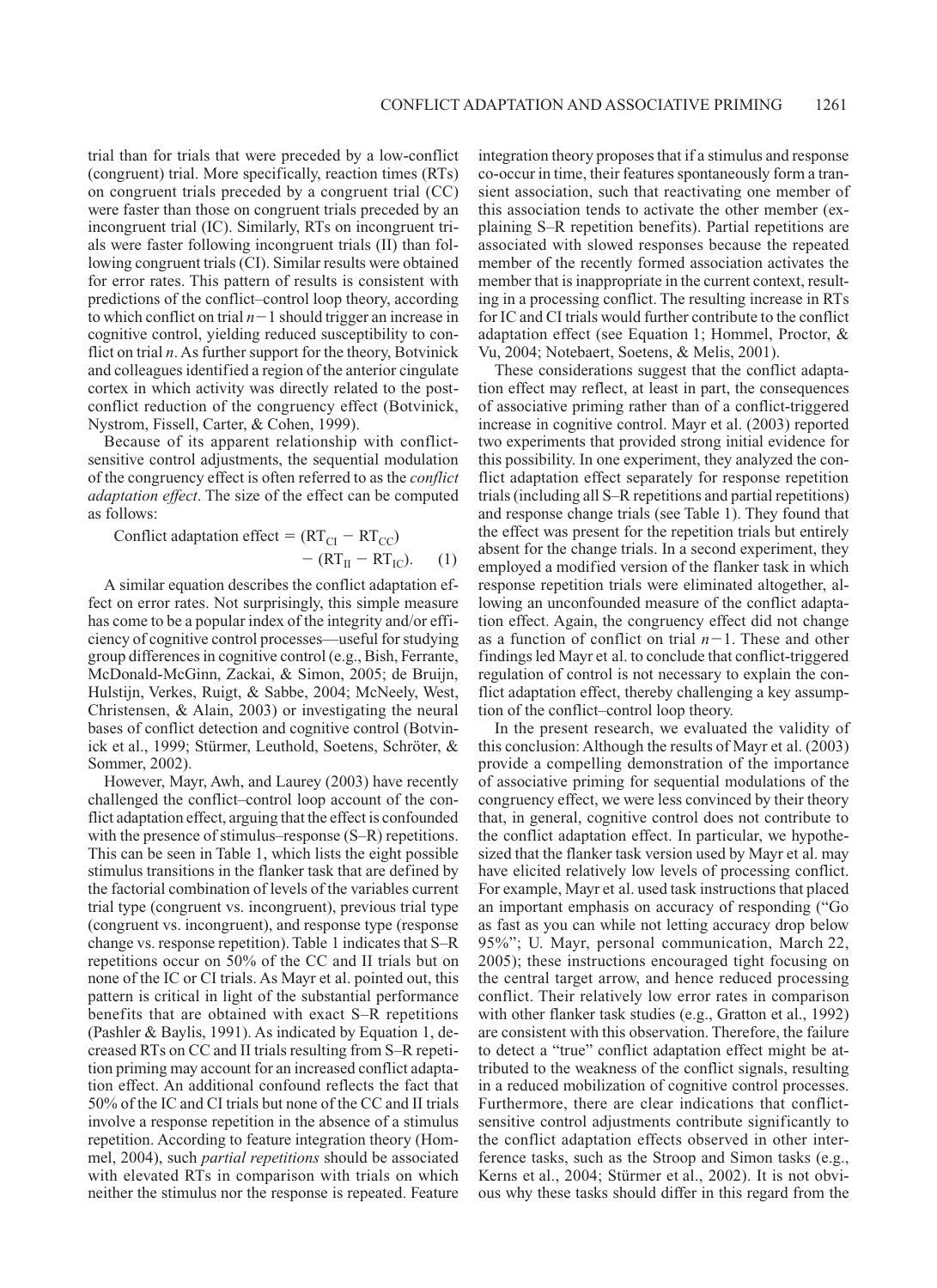flanker task. These considerations raise the possibility that the extreme pattern of results obtained by Mayr et al., suggesting that the conflict adaptation effect reflects associative priming exclusively, might be observed only under a limited set of circumstances.

The goal of the present research was to test the robustness and generality of the findings reported by Mayr et al.  $(2003)$ . In Experiments 1–3, we investigated whether increasing flanker-induced conflict on incongruent trials would reveal evidence of conflict-sensitive modulations in the efficiency of cognitive control. In Experiment 4, we examined whether the findings of Mayr and colleagues would generalize to the frequently used letter version of the flanker task. And as a final test, Experiment 5 involved a reanalysis of previously published flanker task data from 892 community-dwelling individuals from various age groups. In each of the five experiments, we investigated the conflict adaptation effect separately for response change and response repetition trials. Any evidence for a conflict adaptation effect on response change trials would provide support for the predictions of the conflict-control loop theory. In contrast, if the conflict adaptation effect were present only for response repetition and not for response change trials, this would provide further evidence for a pure associative priming account of the conflict adaptation effect (Mayr et al., 2003).

## **EXPERIMENT 1**

In this experiment, participants performed an arrow version of the flanker task very similar to the one used by Mayr et al. (2003). The replicated task parameters included the employed stimuli, stimulus duration, intertrial interval, and task instruction. One essential aspect of the task was changed, however: To induce more processing conflict, we presented the flanker arrows 100 msec before the central target arrow (see, e.g., Mattler, 2003; Wascher, Reinhard, Wauschkuhn, & Verleger, 1999). As a result of this manipulation, the flankers became more salient and

received a head start in activating the (possibly incorrect) response (Kopp, Rist, & Mattler, 1996), leading to increased conflict on incongruent trials, and thus reinforcing the need for cognitive control.

# **Method**

Participants. Fourteen students (9 women) from the Vrije Universiteit Amsterdam were paid for their participation. They ranged in age from 17 to 28 years ( $M = 20.1$ ) and had normal or corrected-tonormal visual acuity. All participants in this and subsequent experiments took part in only one experiment.

Stimuli, Design, and Procedure. Stimuli were presented in white against a black background on a computer screen placed at a distance of 75 cm from the participant. Each stimulus array subtended a visual angle of  $6.1^\circ \times 1.0^\circ$  and consisted of seven horizontally central target arrow by pressing a spatially compatible key on the computer keyboard ("z" or "/") with their left or right index finger, respectively. They were told to respond as quickly as possible while avoiding errors. A distinction was made between congruent (i.e., target arrow and flankers associated with the same response; e.g.,  $<<<<<$ ) and incongruent (i.e., target arrow and flankers associated with different responses; e.g.,  $\langle \langle \langle \rangle \rangle \langle \langle \rangle \rangle$  stimulus arravs. In this experiment, the flanker arrows were presented 100 msec before the target arrow. The entire stimulus array remained on the screen until the participant's response was registered. Following a 1,000-msec blank screen, the next trial started.

The participants received 40 practice trials before entering the experimental phase, which consisted of 16 blocks of 40 trials each. Each block contained 10 trials with each of the four possible stimulus arrays. Presentation order of the stimulus arrays was randomized. All instructions were automated and presented on the screen. Apart from the final payments, there were no further interactions with the experimenter, who was a lab assistant naive to the main purpose of the experiments.

**Data analysis.** We classified each trial  $n$  according to its congruency, the congruency of the preceding trial  $n-1$ , and whether the trial dyad involved the same (left/right) response or different responses (Mayr et al., 2003; see also Table 1). The individual mean RTs and error rates for the resulting eight categories were submitted to repeated measures ANOVAs with the variables current trial type (congruent vs. incongruent), previous trial type (congruent vs. incongruent), and response type (response repetition vs. response

| Sumulus II ansitions in the Fianker Task |             |            |                  |                                   |          |          |  |  |  |  |  |
|------------------------------------------|-------------|------------|------------------|-----------------------------------|----------|----------|--|--|--|--|--|
| Stimulus Array                           |             | Trial Type |                  | Repetition $(+)$ vs. Change $(-)$ |          |          |  |  |  |  |  |
| Trial $n-1$                              | Trial $n$   | $n-1$      | $\boldsymbol{n}$ | Congruency                        | Stimulus | Response |  |  |  |  |  |
| >>>>>                                    | >>>>>       |            |                  |                                   |          |          |  |  |  |  |  |
| >>>>>                                    | <<<<<       |            |                  |                                   |          |          |  |  |  |  |  |
| >>>>>                                    | $<<$ > $<<$ |            |                  |                                   |          | $^+$     |  |  |  |  |  |
| >>>>>                                    | >><>>       |            |                  |                                   |          |          |  |  |  |  |  |
| $<<$ > $<<$                              | >>>>>       |            |                  |                                   |          | $^+$     |  |  |  |  |  |
| $<<$ > $<<$                              | <<<<        |            |                  |                                   |          |          |  |  |  |  |  |
| $<<$ > $<<$                              | $<<$ > $<<$ |            |                  |                                   |          |          |  |  |  |  |  |
|                                          | ートトイトト      |            |                  |                                   |          |          |  |  |  |  |  |

Table 1 Stimulus Transitions in the Flanker Took

Note—There are 16 different stimulus transitions in the flanker task. Eight are shown here; the remaining eight are their mirror images. C and I refer to the trial type (congruent or incongruent) of the previous  $(n-1)$  and the current  $(n)$  trial. Repetitions  $(+)$  and changes  $(-)$  of congruency, stimulus, and required response are indicated. Note that 50% of the CC and II trials involve an exact stimulusresponse repetition (typically associated with faster responding) and that 50% of the CI and IC trials involve a partial repetition (i.e., a response repetition in the absence of a stimulus repetition, typically associated with slower responding).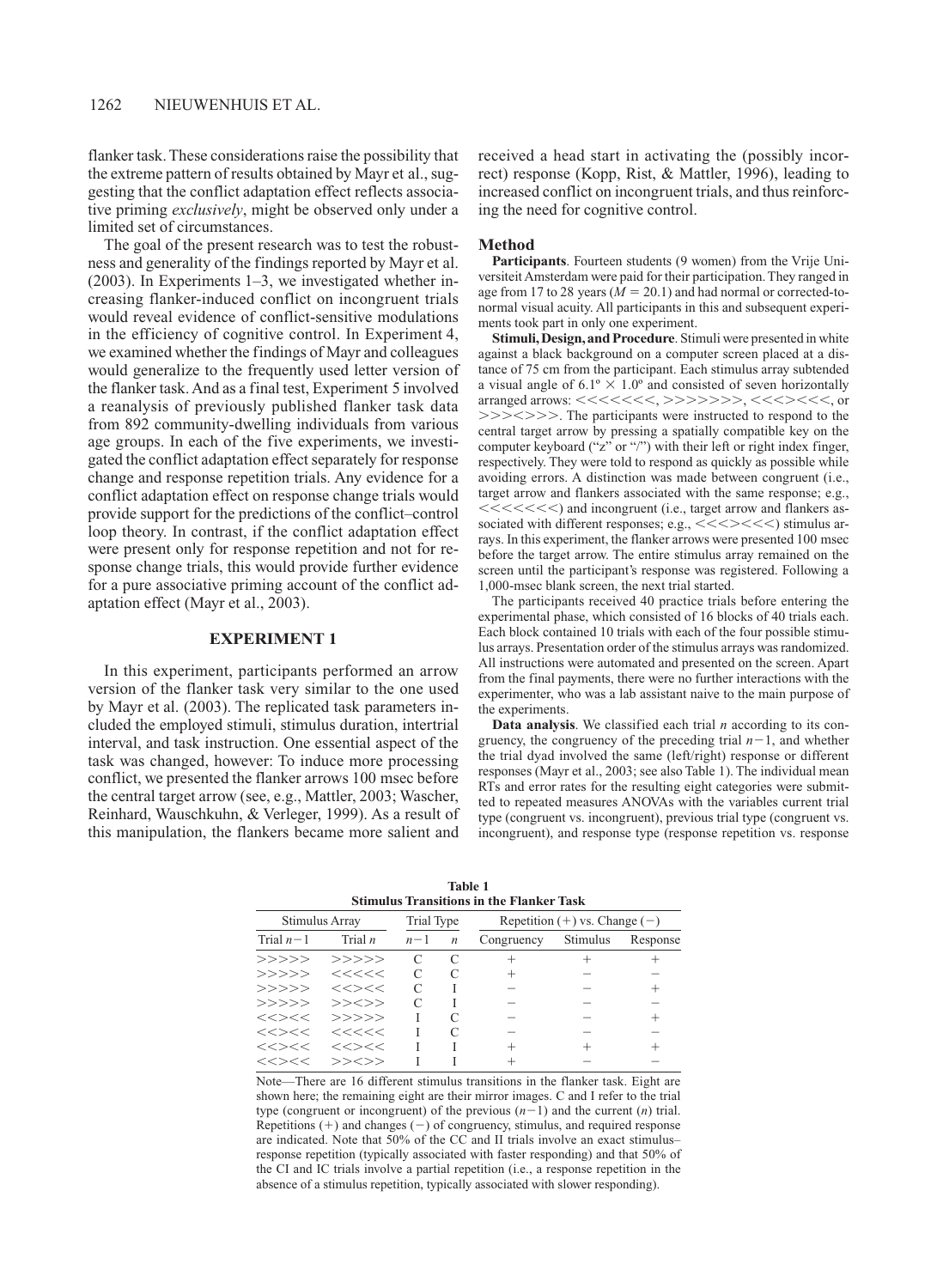change). Conflict adaptation effects were expressed in a significant interaction of current and previous trial types. The three-way interaction was assessed to determine whether the conflict adaptation effect was different for response repetitions and response changes. If the three-way interaction effect was significant, we examined whether the conflict adaptation effect was reliably present at each level of response type by computing simple interaction effects of current and previous trial type, separately for response repetitions and changes. The Results section for each of the reported experiments focuses on these interaction effects; the test statistics associated with the three main effects and the remaining interaction effects are summarized in Table 2. Error trials and the trials following errors were excluded from the analyses.

## **Results and Discussion**

Mean RTs and error rates for each combination of current and previous trial type are shown in Figure 1, separately for response change trials (left) and response repetition trials (right). For response repetition trials, the RT data and error rates show a clear reduction of the congruency effect following incongruent trials. This conflict adaptation effect is not evident for response change trials.

The statistical analyses revealed a significant interaction of current and previous trial type in both the RT  $[F(1,13) = 15.1, M S_e = 282.7, p = .002]$  and the error  $[F(1,13) = 24.0, MS_e = .1, p < .001]$  data, indicating an overall conflict adaptation effect. The three-way interaction was also significant in the RT [ $F(1,13) = 8.1$ ,  $MS_e =$ 739.3,  $p = .014$ ] and the error  $[F(1,13) = 9.8, MS_e = .1,$  $p < .01$ ] data, indicating that the conflict adaptation effect was significantly larger for response repetition trials. Follow-up analyses revealed that the conflict adaptation effect was reliably present for the response repetition trials in both the RT  $[F(1,13) = 24.2, MS_e = 420.4, p < .001]$ and error  $[F(1,13) = 28.7, M S_e = .1, p < .001]$  data. In contrast, there was no reliable conflict adaptation effect for response changes in the RT  $[F(1,13) = 0.1, MS_e =$ 601.6,  $p = .74$  or in the error  $[F(1,13) = 0.8, MS_e = .1,$  $p = .39$ ] data.

The pattern of results in Experiment 1 replicated that of Mayr et al. (2003): Although the introduction of a delay

between flanker and target presentation presumably increased the level of experienced conflict (Mattler, 2003; Wascher et al., 1999), the conflict adaptation pattern was present only for response repetition trials. The absence of the effect for response change trials indicates that conflictinduced sequential modulations in cognitive control did not contribute to the overall conflict adaptation effect. Instead, the results are consistent with a pure associative priming account of the conflict adaptation effect. However, it is of course possible that the level of induced conflict in Experiment 1 was still insufficient to elicit detectable modulations in cognitive control. Therefore, in Experiment 2, we employed a different, often used, and powerful manipulation for increasing processing conflict.

## **EXPERIMENT 2**

In Experiment 2, we promoted an increase in processing conflict through the use of instructions and end-of-block feedback that emphasized speed over accuracy of responding. Thus, participants were encouraged to respond on the basis of an incomplete analysis of the stimulus array, which increased the probability of activation of the incorrect response representation on incongruent trials (see, e.g., Gratton, Coles, Sirevaag, Eriksen, & Donchin, 1988). According to the conflict-control loop theory, the resulting increase in conflict should be associated with clear performance adjustments following incongruent trials.

#### **Method**

Details of the method were the same as in Experiment 1, except as noted below

Participants. Fourteen students (3 women) from the Vrije Universiteit Amsterdam were paid for their participation. They ranged in age from 17 to 29 years ( $M = 20.2$ ) and had normal or correctedto-normal visual acuity.

Stimuli, Design, and Procedure. In Experiment 2 and subsequent experiments, each stimulus array consisted of five arrows (i.e., a target with two flankers on either side) that all appeared on the screen at the same time. Each trial consisted of the presentation of the stimulus array for 100 msec, followed by a 1,400-msec blank

|                                        |            |                | <b>Table 2</b>        |           |              |              |              |  |  |  |  |  |
|----------------------------------------|------------|----------------|-----------------------|-----------|--------------|--------------|--------------|--|--|--|--|--|
| Summary of F Values in Experiments 1-5 |            |                |                       |           |              |              |              |  |  |  |  |  |
|                                        |            |                |                       |           | E5,          | E5, Young    | E5, Older    |  |  |  |  |  |
|                                        | E1         | E <sub>2</sub> | E3                    | E4        | Children     | Adults       | Adults       |  |  |  |  |  |
|                                        | (1,13)     | (1,13)         | (1,13)                | (1,12)    | (1,290)      | (1,313)      | (1,267)      |  |  |  |  |  |
|                                        |            |                | <b>Reaction Times</b> |           |              |              |              |  |  |  |  |  |
| Response type                          | 0.1        | 1.3            | $6.3*$                | 0.6       | $95.6***$    | 3.1          | $5.2*$       |  |  |  |  |  |
| Current trial type                     | $153.1***$ | $316.6***$     | 90.8***               | $5.0*$    | $1,295.0***$ | $4,002.0***$ | $2,310.6***$ |  |  |  |  |  |
| Previous trial type                    | 0.0        | $10.8**$       | 0.2                   | 0.0       | 0.1          | 0.1          | $11.3***$    |  |  |  |  |  |
| Response $\times$ current              | $11.1***$  | 3.7            | 0.0                   | 0.2       | $30.1***$    | $35.9***$    | $16.2***$    |  |  |  |  |  |
| Response $\times$ previous             | $7.8*$     | 1.9            | 1.5                   | 0.4       | $42.8***$    | $243.2***$   | 139.9***     |  |  |  |  |  |
|                                        |            |                | <b>Error Rates</b>    |           |              |              |              |  |  |  |  |  |
| Response type                          | $7.0*$     | $7.2*$         | $34.3***$             | $12.0**$  | $44.8***$    | $6.6*$       | $7.0**$      |  |  |  |  |  |
| Current trial type                     | $21.9***$  | $174.5***$     | $155.0***$            | $69.0***$ | $182.6***$   | $286.2***$   | 278.8***     |  |  |  |  |  |
| Previous trial type                    | $36.3***$  | $43.6***$      | $8.9*$                | 4.4       | $40.5***$    | $55.5***$    | $85.3***$    |  |  |  |  |  |
| Response $\times$ current              | $19.7***$  | $36.2***$      | $27.6***$             | $6.2*$    | $61.6***$    | 2.9          | 3.3          |  |  |  |  |  |
| Response $\times$ previous             | $7.5*$     | $21.1***$      | $21.3***$             | 0.3       | $39.5***$    | $119.6***$   | $103.7***$   |  |  |  |  |  |

Note—Numbers in parentheses represent degrees of freedom. See the text for additional statistical results.  $p <$ .05.  $^{\ast\ast}p < .01$ .  $^{\ast\ast\ast}p < .001$ .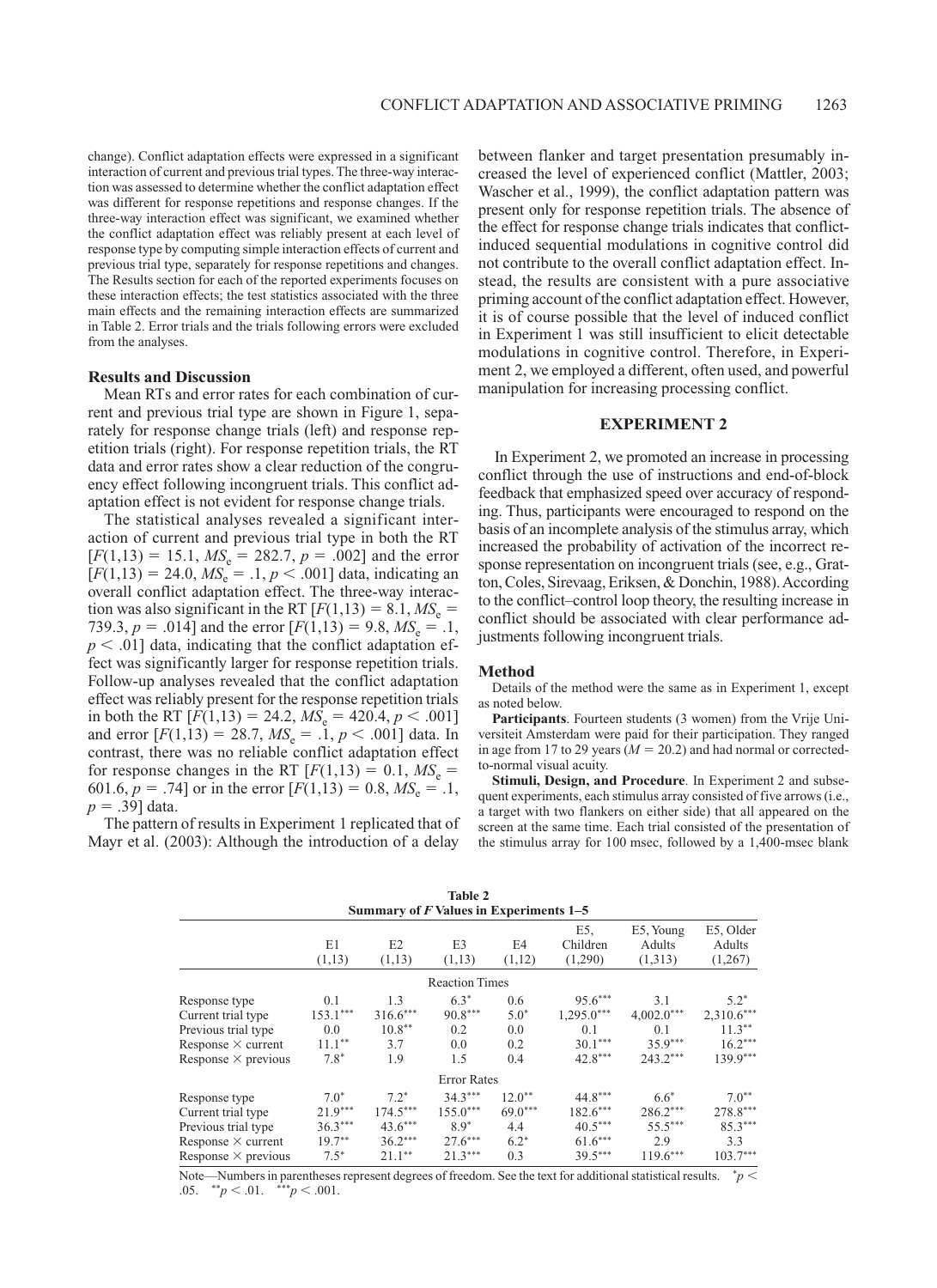

Figure 1. Mean reaction times (RTs) and error rates in Experiment 1 for each combination of current trial type and previous trial type, presented separately for response change trials (left) and response repetition trials (right). Error bars reflect standard errors of the mean.

screen. Instructions in advance of the experiment emphasized the need to respond "as quickly as possible," with no mention of the need to respond accurately. The participants were reminded to pay close attention to additional instructions provided at the end of each block and to follow these instructions in the subsequent block. The purpose of these instructions was to maintain the participants at an accuracy level of 80%–85%. Thus, if the error percentage for a particular block was below 15%, the end-of-block instruction was: "You didn't respond fast enough. Try to respond faster in the next block." If the error percentage was larger than 20%, the instruction was: "You made too many errors. Try to make fewer errors. But also try to keep responding as fast as possible."

## **Results and Discussion**

Mean RTs and error rates for each combination of current and previous trial type are shown in Figure 2, separately for response change trials (left) and response repetition trials (right). The pattern of results is similar to that in Experiment 1: There is a conflict adaptation effect for the response repetition trials but not for the response change trials.

The statistical analyses revealed a significant interaction effect of current and previous trial type in the RT data  $[F(1,13) = 10.9, MS_e = 161.0, p = .006]$  and the error data  $[F(1,13) = 55.4, MS_e = .2, p < .001]$ , indicating an overall conflict adaptation effect. The three-way interaction was also significant in the RT  $[F(1,13) = 24.1, MS_e = 161.2,$  $p < .001$ ] and the error  $[F(1,13) = 17.6, MS_e = .3, p =$ .001] data, indicating that the conflict adaptation effect was significantly larger for response repetition trials. Followup analyses revealed that the conflict adaptation effect was reliably present for response repetition trials in both the

RT [ $F(1,13) = 22.3$ ,  $MS_e = 243.7$ ,  $p < .001$ ] and the error  $[F(1,13) = 43.6, MS_e = .4, p < .001]$  data. In contrast, there was no reliable conflict adaptation effect for response changes, neither in the RT data  $[F(1,13) = 2.7, MS_{\circ} = 78.6,$  $p = .13$ ] nor the error data  $[F(1,13) = 4.4, MS_e = .2, p =$  $.056$ ].

In this experiment, participants responded under time pressure, as induced by instructions and end-of-block feedback, and as evidenced by fast RTs and high error rates. Although speeded responding is associated with high processing conflict, the results revealed no evidence for conflict-sensitive modulations of cognitive control: The conflict adaptation effect was only present for response repetition trials, consistent with the pure associative priming account.

## **EXPERIMENT 3**

In Experiment 3, we used a financial bonus system in combination with trial-by-trial feedback to motivate participants to the fullest to respond quickly, while at the same time encouraging them to adjust their performance following errors and high-conflict trials. Specifically, following each response that was correct and within a deadline (determined separately for each individual and dynamically adjusted during the experiment), participants received positive feedback, indicating a small financial reward. All other responses were followed by negative feedback, signaling the absence of reward. Thus, negative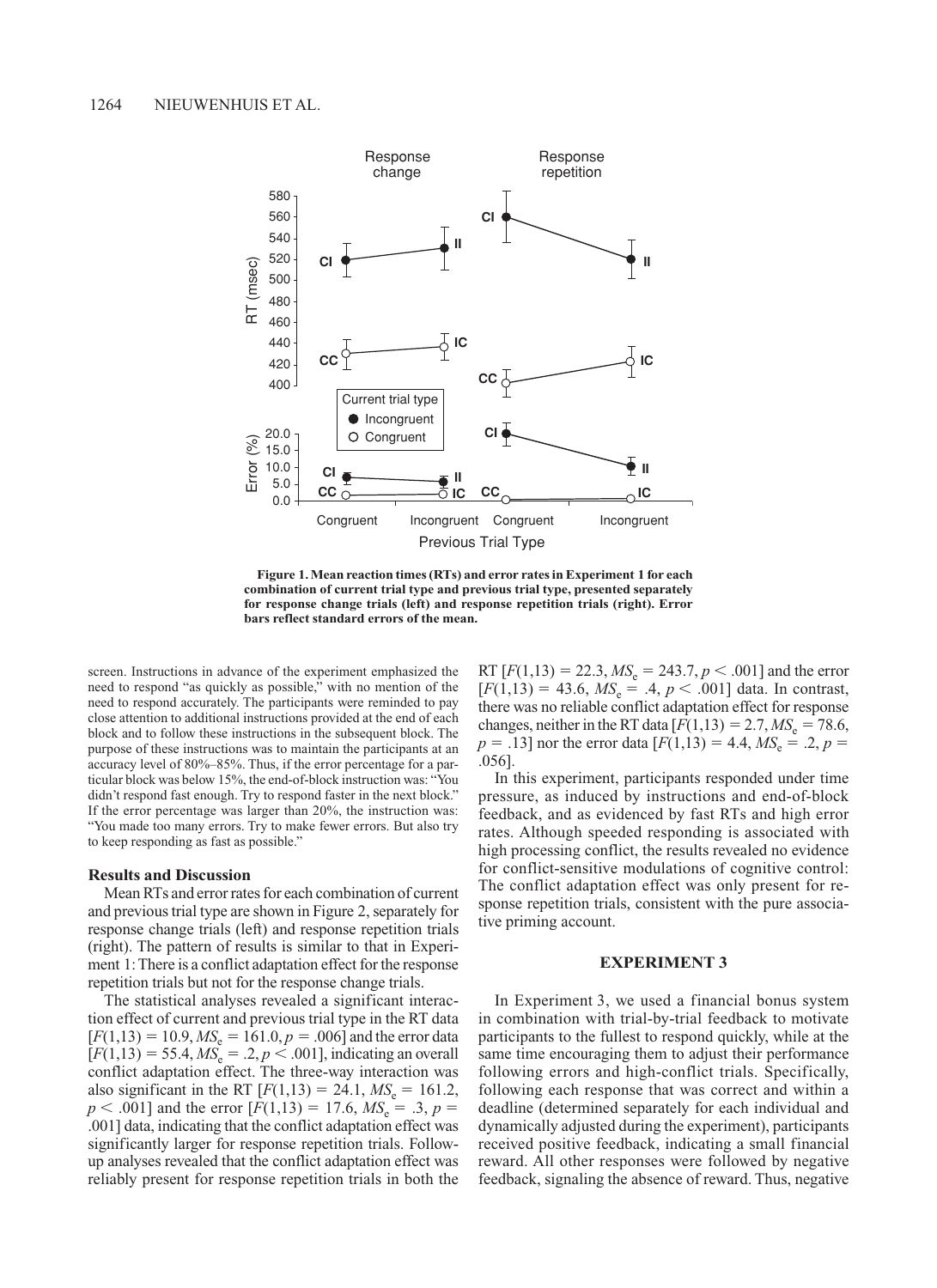

Figure 2. Mean reaction times (RTs) and error rates in Experiment 2 for each combination of current trial type and previous trial type, presented separately for response change trials (left) and response repetition trials (right). Error hars reflect standard errors of the mean.

feedback was provided following errors but also following "late" responses, which presumably would occur more often on incongruent (i.e., high-conflict) trials. As such, the feedback explicitly indicated the need to adjust performance specifically following incongruent trials. We reasoned that if participants are at all capable of dynamically adjusting their susceptibility to the flankers, the conditions in Experiment 3 should reveal a conflict adaptation effect for response change trials.

### **Method**

Details of the method were the same as in Experiment 2, except as noted below.

Participants. Fourteen students (9 women) from the Vrije Universiteit Amsterdam participated in the experiment. They were paid a basic salary, plus a performance-related incentive bonus, as described below. The participants ranged in age from 18 to 32 years  $(M = 21.7)$  and had normal or corrected-to-normal visual acuity.

Stimuli, Design, and Procedure. The participants were informed that on each trial they had "only a fraction of a second to respond," that they would earn a 1-eurocent bonus for each response that was correct and on time, and that they would not earn money for incorrect or late responses. The distinction between responses that were "on time" and "too late" was determined by a deadline that was adjusted on a trial-by-trial basis, with the aim of maintaining the percentage of "too late" trials at 20%. The deadline was initialized at 400 msec and then regulated using a staircase tracking algorithm:  $+40$  msec for each "too late" response and  $-10$  msec for each "on time" response. In the practice block, each trial started with the presentation of the stimulus array for 100 msec, followed by a 900-msec blank screen. Subsequently, a feedback stimulus was displayed for 1,000 msec: "Correct!," "Too late!," or "Error!" Following a 1,000-msec blank screen, the next trial started. During the experimental phase, the written feedback stimulus was replaced by

a colored fixation dot that was presented for 1,000 msec and immediately followed by the next trial. A green fixation dot indicated that the response was correct and on time, a red fixation dot that it was incorrect or too late. The fixation dot subtended 0.7° and was presented 0.6° below the location at which the central target arrow was presented. After each block, detailed feedback was provided on the screen, indicating the number of correct, incorrect, and too-late trials, along with the bonus money won in the preceding block and the total amount of bonus money won so far.

## **Results and Discussion**

Mean RTs and error rates for each combination of current and previous trial type are shown in Figure 3, separately for response change trials (left) and response repetition trials (right). As in the previous two experiments, the congruency effect is reduced following incongruent trials, but only for the response repetition trials. In Experiment 3, this pattern is most pronounced for the error data, presumably because the emphasis on response speed decreased the variance in the RT data but increased variance in the error data.

The statistical analyses revealed a significant interaction effect of current and previous trial type in the error data  $[F(1,13) = 8.8, MS_e = .4, p = .01]$  but not in the RT data  $[F(1,13) = 3.0, MS_e = 550.6, p = .11]$ , although the RT data did show a weak trend in the expected direction. The error data showed a significant three-way interaction  $[F(1,13) = 23.2, M S<sub>e</sub> = .2, p < .001]$ , indicating that the conflict adaptation effect was significantly larger for response repetitions than for response changes. Follow-up analyses of simple interaction effects on error rates revealed that the interaction of current and previous trial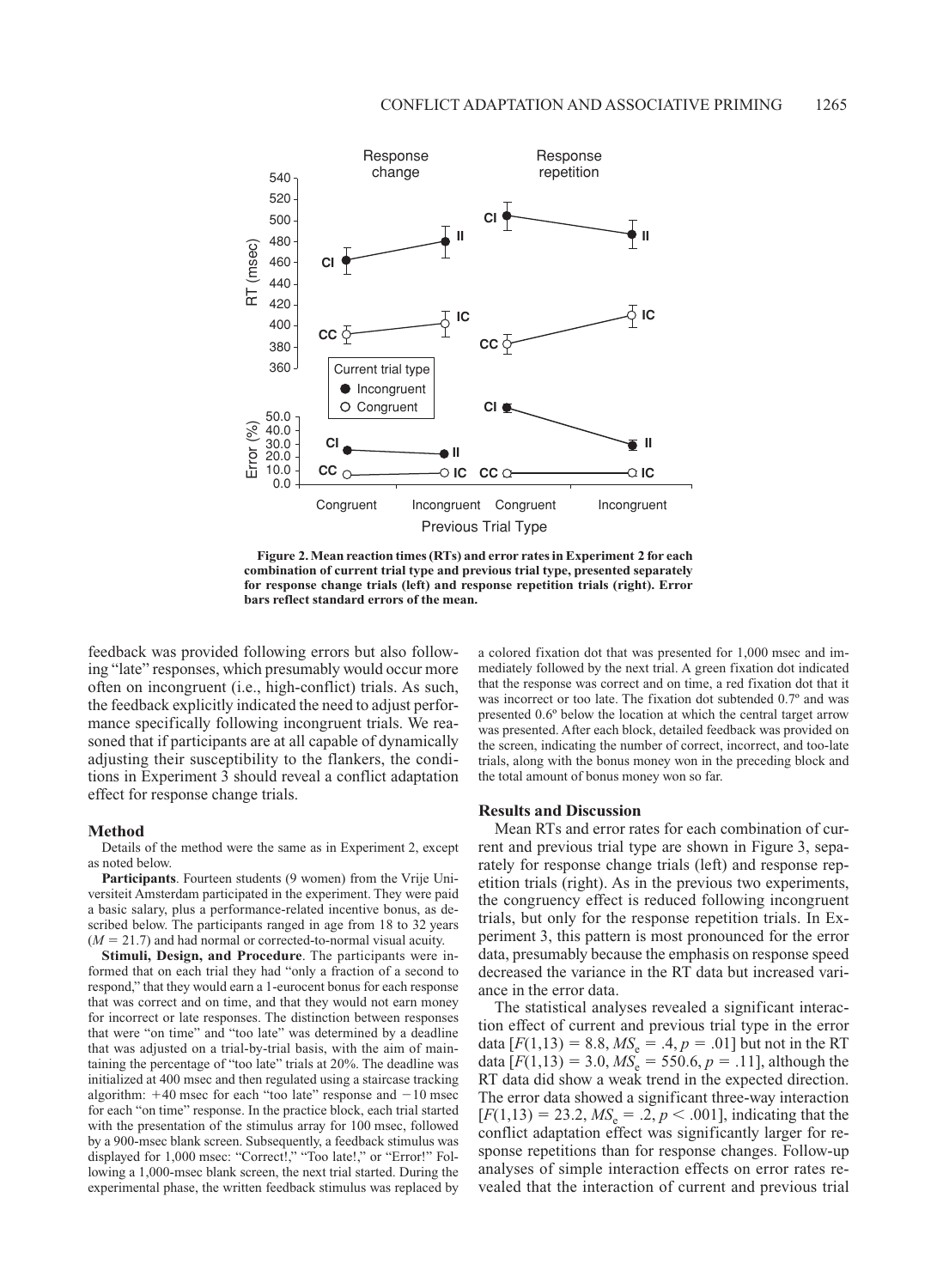

Figure 3. Mean reaction times (RTs) and error rates in Experiment 3 for each combination of current trial type and previous trial type, presented separately for response change trials (left) and response repetition trials (right). Error bars reflect standard errors of the mean.

type was significant for response repetitions  $[F(1,13) =$ 21.3,  $MS_e = .4$ ,  $p < .001$  but not for response changes  $[F(1,13) = 0.4, MS_e = .2, p = .53]$ . The three-way interaction effect for the RT data was not significant  $[F(1,13) =$ 3.3,  $MS_e = 474.4, p = .09$ .

As in the previous two experiments, the results indicate a clear conflict adaptation effect, but only for the response repetition trials, consistent with Mayr et al. (2003). This effect was most pronounced in the error data, presumably because in Experiment 3 participants were operating at a point of the speed-accuracy trade-off at which small changes in RT were associated with large changes in response accuracy. Together, the results from Experiments  $1-3$  provide strong converging evidence for the pure associative priming account of the conflict adaptation effect (Mayr et al., 2003). Indeed, despite providing favorable conditions for eliciting conflict-triggered sequential modulations in the degree of cognitive control, none of the three experiments provided any evidence of such modulations.

## **EXPERIMENT 4**

As noted in the introduction, previous research using the Stroop task and the Simon task has found conflict adaptation effects even after controlling for the effects of stimulus repetitions (e.g., Stürmer et al., 2002). This discrepancy with the pattern of results observed with the arrow version of the flanker task (see Experiments 1–3; Mayr et al., 2003) is discussed further in the General Discussion. In Experiment 4, we examined whether our findings would extend to a different version of the flanker task: the letter version that was used in the original demonstration of the conflict adaptation effect (Gratton et al., 1992).

#### **Method**

Details of the method were the same as in Experiment 2, except as noted below.

**Participants.** Thirteen students (6 women) from the Vrije Universiteit Amsterdam were paid for their participation. They ranged in age from 19 to 30 years ( $M = 23.5$ ) and had normal or correctedto-normal visual acuity.

Stimuli, Design, and Procedure. Each stimulus array consisted of five horizontally arranged letters displayed in Arial font: HHHHH, SSSSS, HHSHH, or SSHSS. The participants were instructed to respond "as quickly and accurately as possible" to the central target letter and to try to ignore the four flankers. The H was mapped to the left and the s to the right response key. Each trial started with a 500-msec fixation cross, followed by the presentation of the stimulus array for 100 msec and a blank screen until the response was registered. The response was followed by another 500-msec blank screen, after which the next trial started. Each participant completed eight blocks of 80 trials each. After each block, the participants received verbal feedback encouraging them to speed up or slow down their responding, with the aim of maintaining accuracy between 80% and 85% correct.

## **Results and Discussion**

Mean RTs and error rates for each combination of current and previous trial type are shown in Figure 4, separately for response change trials (left) and response repetition trials (right). Note that for response repetitions, the congruency effect was essentially absent following incongruent trials. Again, the response change trials did not show this pattern.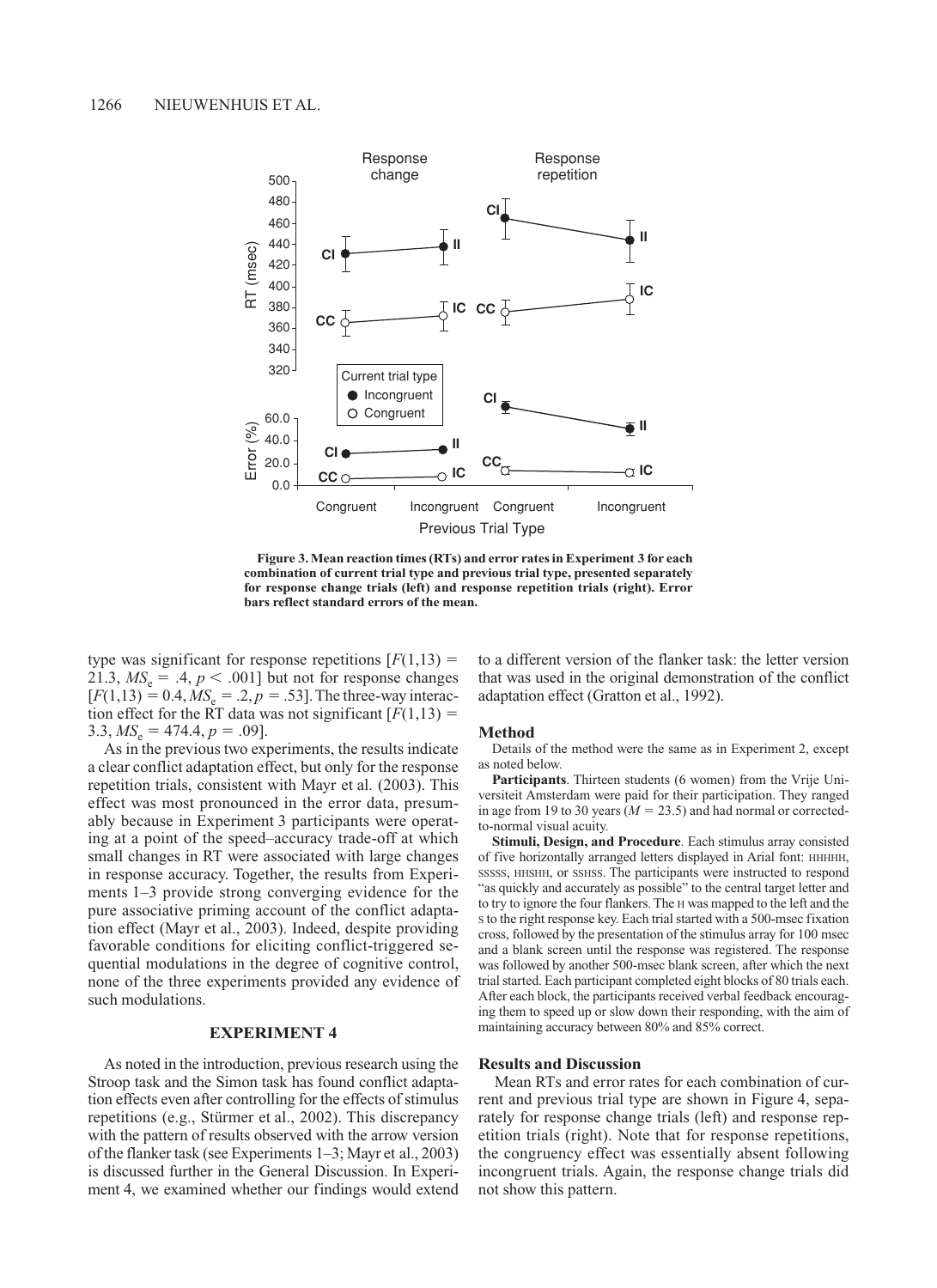The statistical analyses revealed a pattern similar to the one in Experiment 3: In the RT data, no significant overall conflict adaptation effect occurred  $[F(1,12) = 1.3, MS_e =$ 1,257.5,  $p = .27$ , nor a significant three-way interaction  $[F(1,12) = 1.1, MS_{\circ} = 3,678.2, p = .33]$ . However, the error data showed the typical pattern observed in all of the previous experiments: a significant interaction effect of current and previous trial type  $[F(1,12) = 19.8]$ ,  $MS_e = .2$ ,  $p = .001$ ] and a significant three-way interaction  $[F(1,12) = 8.0, MS_e = .2, p < .02]$ , indicating a larger conflict adaptation effect for the response repetition trials. Follow-up analyses revealed that the conflict adaptation pattern was reliably present for the response repetitions  $[F(1,12) = 25.8, MS_e = .2, p < .001]$  but not for the response changes  $[F(1,12) = 0.5, MS_e = .2, p = .47]$ .

The pattern of results in Experiment 4 was the same as in the previous three experiments: The conflict adaptation effect was only present for response repetition trials. Thus, the two most frequently used versions of the flanker task (the arrow version and the letter version) suggest the same conclusion, namely that the conflict adaptation effect in the flanker task is entirely due to the effects of associative S-R priming.

## **EXPERIMENT 5**

As a final test of the robustness of our findings, in Experiment 5 we examined the conflict adaptation effect in a group of 892 community-dwelling individuals from different age groups: children  $(\sim 12$  years old), young adults  $(\sim 25$  years old), and older adults ( $\sim 50$  years old). For this

purpose, we reanalyzed two previously published data sets (see Stins, Polderman, Boomsma, & de Geus, 2005, for the children, and Posthuma, Mulder, Boomsma, & de Geus, 2002, for the young and older adults). These analyses allowed us to verify whether the findings of Experiments 1-4, obtained in young adults with above-average intelligence, would extend to different age groups from the general population. Importantly, the large number of participants in Experiment 5 yielded sufficient statistical power to detect even the smallest effects hinting at the contribution of cognitive control to the conflict adaptation effect.

#### **Method**

Participants. A total of 892 participants were recruited from the Netherlands Twin Register (Boomsma, 1998) as part of an ongoing project on the genetics of cognition and brain function. They were either monozygotic twins, dizygotic twins, or their siblings. All participants were part of one of three distinct age groups: children  $(n = 291, \text{mean age} = 12.4 \text{ years}, SD = 0.9 \text{ years}, 154 \text{ girls}, \text{young}$ adults ( $n = 332$ , mean age = 25.6,  $SD = 3.6$ , 174 women), and older adults ( $n = 269$ , mean age = 48.8,  $SD = 6.3$ , 151 women). The flanker task (arrow version) was embedded in a battery of neuropsychological tasks (for details, see Posthuma et al., 2002; Stins et al., 2005). The study was approved by the local ethics committee. All participants gave their written informed consent prior to inclusion in the study. Written informed consent was also obtained from the parents or legal representatives of the child participants.

Stimuli, Design, and Procedure. The procedural details differed for the child and adult participants. The children received a total of 80 trials (40 congruent and 40 incongruent). Each trial started with a fixation cross presented for 500 msec, followed by the flanker stimulus for 800 msec. The stimulus was followed by a 2,000-msec blank screen, after which the next trial started. The adult participants



Figure 4. Mean reaction times (RTs) and error rates in Experiment 4 for each combination of current trial type and previous trial type, presented separately for response change trials (left) and response repetition trials (right). Error bars reflect standard errors of the mean.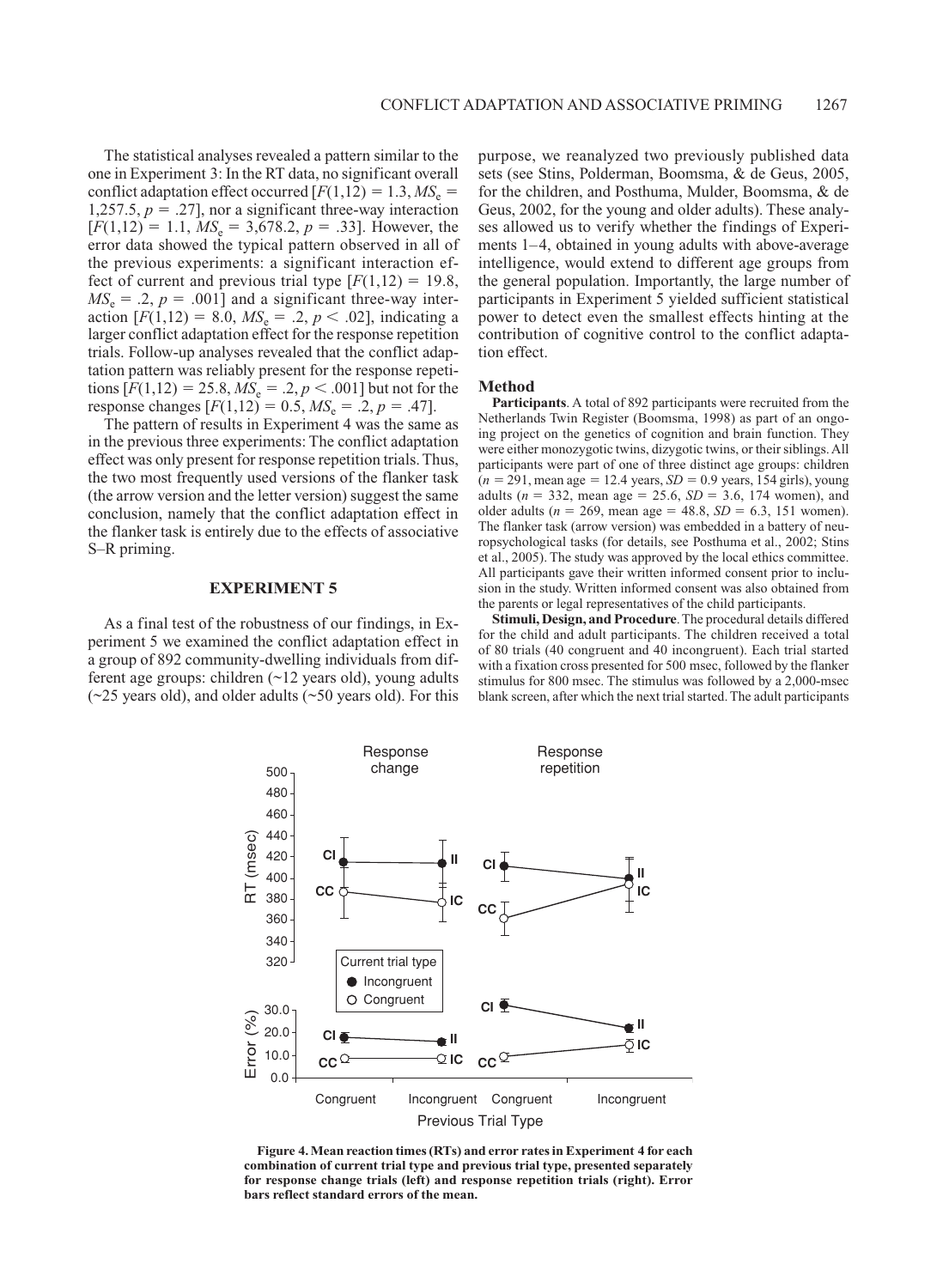received a total of 120 trials (60 congruent and 60 incongruent). Each trial started with the presentation of a fixation dot paired with a 100-msec warning tone. After 1,000 msec, the fixation dot was replaced by a flanker stimulus. The stimulus stayed on the screen for 100 msec and was followed by a 900-msec blank screen. Finally, the participants received a 1,500-msec feedback signal, indicating whether they had given the correct response. The instruction to participants in all three age groups was to "respond as fast and accurately as possible" and to ignore the flanking arrows.

## **Results and Discussion**

Mean RTs and error rates for each combination of current and previous trial type are shown in Figure 5, separately for each age group and for response change trials (left columns) and response repetition trials (right columns). All three age groups showed the same pattern of results obtained in Experiments 1-4.

Children. The statistical analyses revealed a significant interaction of current and previous trial type in the RT  $[F(1,290) = 100.8, MS_e = 2,334.7, p < .001]$  and the error  $[F(1,290) = 34.0, MS_e = 40.8, p < .001]$  data, indicating an overall conflict adaptation effect. The three-way interaction was also significant in both the RT  $[F(1,290) = 191.0]$ ,  $MS_e = 1,550.8, p < .001$  and the error  $[F(1,290) = 51.6,$  $MS_e = 34.4, p < .001$  data, indicating that the conflict adaptation effect was significantly larger for response repetition trials. Follow-up analyses revealed that the conflict adaptation effect was reliably present for response repetition trials in both the RT  $[F(1,290) = 242.2, MS_e = 2,186.4,$  $p < .001$ ] and the error  $[F(1,290) = 63.0, MS_e = 50.0, p <$ .001] data. In contrast, there was no reliable conflict adaptation effect for response changes, neither in the RT data  $[F(1,290) = 1.0, MS_e = 1,699.0, p = .31]$  nor the error data  $[F(1,290) = 0.5, MS_e = 25.2, p = .49].$ 

Young adults. The statistical analyses revealed a significant interaction of current and previous trial type in the RT  $[F(1,331) = 333.4, MS_e = 373.0, p < .001]$  and the error  $[F(1,331) = 60.3, MS_e = 39.8, p < .001]$  data, indicating an overall conflict adaptation effect. The three-way interaction was also significant in both the RT  $[F(1,331) = 278.3]$ ,  $MS_e = 333.8, p < .001$ ] and the error  $[F(1,331) = 97.3,$  $MS_e = 43.4, p < .001$  data, indicating that the conflict adaptation effect was significantly larger for response repetition trials. Follow-up analyses revealed that the conflict adaptation effect was reliably present for response repetition trials in both the RT  $[F(1,331) = 521.6, MS_e = 413.6,$  $p < .001$ ] and the error  $[F(1,331) = 136.1, M S_e = 47.8,$  $p < .001$ ] data. In contrast, there was no reliable conflict adaptation effect for response changes, neither in the RT data  $[F(1,331) = 3.8, MS_e = 293.2, p = .052]$  nor the error data  $[F(1,331) = 3.6, MS_e = 35.5, p = .058]$ .

Older adults. The statistical analyses revealed a significant interaction of current and previous trial type in the RT  $[F(1,268) = 161.0, M S_e = 492.1, p < .001]$  and the error  $[F(1,268) = 86.4, MS<sub>e</sub> = 78.5, p < .001]$  data, indicating an overall conflict adaptation effect. The three-way interaction was also significant in both the RT  $[F(1,268) = 139.2]$ ,  $MS_e = 536.6, p < .001$ ] and the error  $[F(1,331) = 107.1,$  $MS_e = 68.5, p < .001$  data, indicating that the conflict adaptation effect was significantly larger for response rep-

etition trials. Follow-up analyses revealed that the conflict adaptation effect was reliably present for response repetition trials in both the RT [ $F(1,268) = 240.4$ ,  $MS_e = 640.2$ ,  $p < .001$ ] and the error  $[F(1,331) = 185.6, M\bar{S}_e = 76.1,$  $p < .001$ ] data. In contrast, there was no reliable conflict adaptation effect for response changes, neither in the RT data  $[F(1,331) = 0.1, M S_e = 71.0, p = .78]$  nor the error data  $[F(1,331) = 0.1, MS_{\scriptscriptstyle{P}} = 71.0, p = .78]$ .

The data are straightforward and confirm the results reported in Experiments 1–4. All three age groups showed a pronounced conflict adaptation effect for the response repetition trials but no such effect for the response change trials. These results are consistent with the pure associative priming account of the conflict adaptation effect in the flanker task.

#### **GENERAL DISCUSSION**

Sequential modulations in the size of the flanker congruency effect have been presented as key support for the conflict-control loop theory, according to which such modulations reflect conflict-triggered adjustments in the degree of exerted cognitive control. However, the research reported here provides strong evidence against this account by showing that the conflict adaptation effect is only present on a subset of trials that is confounded with a specific pattern of stimulus and response repetitions. The presence of the conflict adaptation effect on this subset of trials can be explained entirely in terms of associative priming between stimuli and responses. Although the conflict-control loop theory predicts a conflict adaptation effect also for the remaining trials (i.e., those involving a response change), none of the reported experiments supported this prediction, even though in general these experiments provided favorable conditions for detecting such effects. Thus, our results replicate those reported by Mayr et al. (2003; see also Leuthold, 2004), who were the first to challenge the notion that the conflict adaptation effect reflects conflict-triggered sequential control adjustments. Furthermore, our research demonstrates that (1) Mayr et al.'s results extend to different versions of the flanker task, including versions characterized by high processing conflict (and therefore versions promoting control adjustments), and (2) the results generalize to participants in different age groups drawn from the general population.

The present results allow us to evaluate the relative contributions to the conflict adaptation effect of performance improvements on exact S–R repetition trials (Hommel et al., 2004; Mayr et al., 2003; Pashler & Baylis, 1991) and performance impairments on partial repetition trials (i.e., those involving repetition of the response but not of the stimulus; Hommel et al., 2004; Notebaert et al., 2001), a possible contribution that was overlooked by Mayr et al. To this end, we averaged the data from all 947 participants in Experiments  $1-5$ , and for each type of stimulus transition (CI, II, CC, and IC) compared performance on response repetition and response change trials. As illustrated in Figure 6, exact S-R repetitions resulted in improved performance for II trials (17-msec benefit) but not for CC trials  $(-4 \text{ msec}; \text{total})$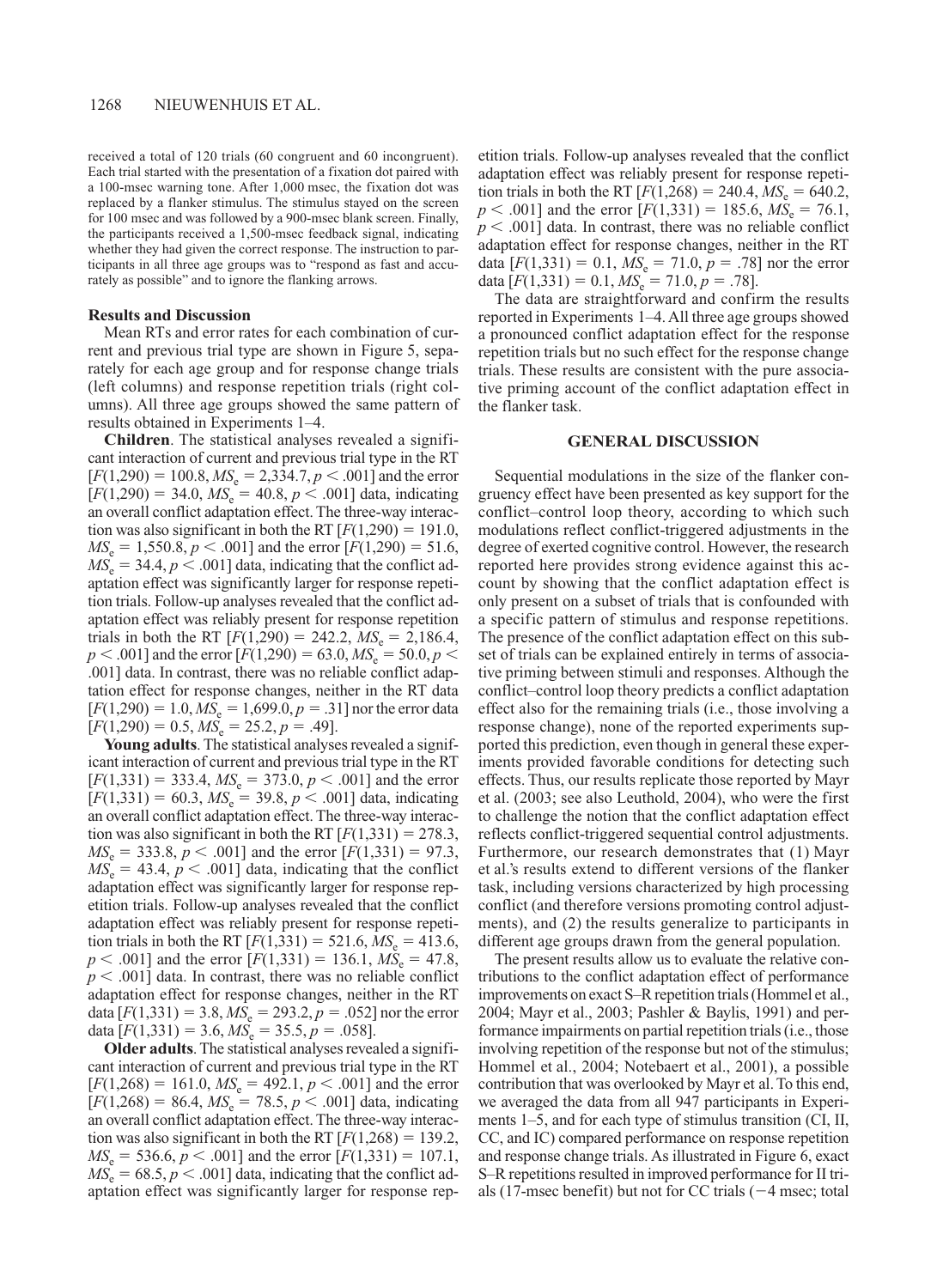

Figure 5. Mean reaction times (RTs) and error rates in Experiment 5 for each combination of current trial type and previous trial type, presented separately for response change trials (left columns) and response repetition trials (right columns). (A) Children ( $n = 291$ , mean age = 12.4 years). (B) Young adults ( $n = 332$ , mean age = 25.6 years). (C) Older adults ( $n = 269$ , mean age  $= 48.8$  years). Standard errors were extremely small and are not indicated.

 $benefit = 13$  msec). In contrast, performance impairments were evident for partial repetitions on both CI (35-msec) cost) and IC (13 msec; total cost = 48 msec) trials. Statistical analyses revealed significant effects ( $p < .005$ ,  $df =$ 946) for all pairwise comparisons, except for the comparisons involving CC and IC trials in the error data, which were nonsignificant ( $p > .2$ ), possibly as a result of a floor effect. Thus, both factors mentioned above contribute to

the conflict adaptation effect, but the largest contribution in the present data is an impairment in performance on partial repetition trials.<sup>1</sup>

The present results conflict with a recent report by Ullsperger and colleagues, who found a small but significant conflict adaptation effect in the flanker task, even after eliminating all response repetition trials (Ullsperger, Bylsma, & Botvinick, 2005). They argued that the dis-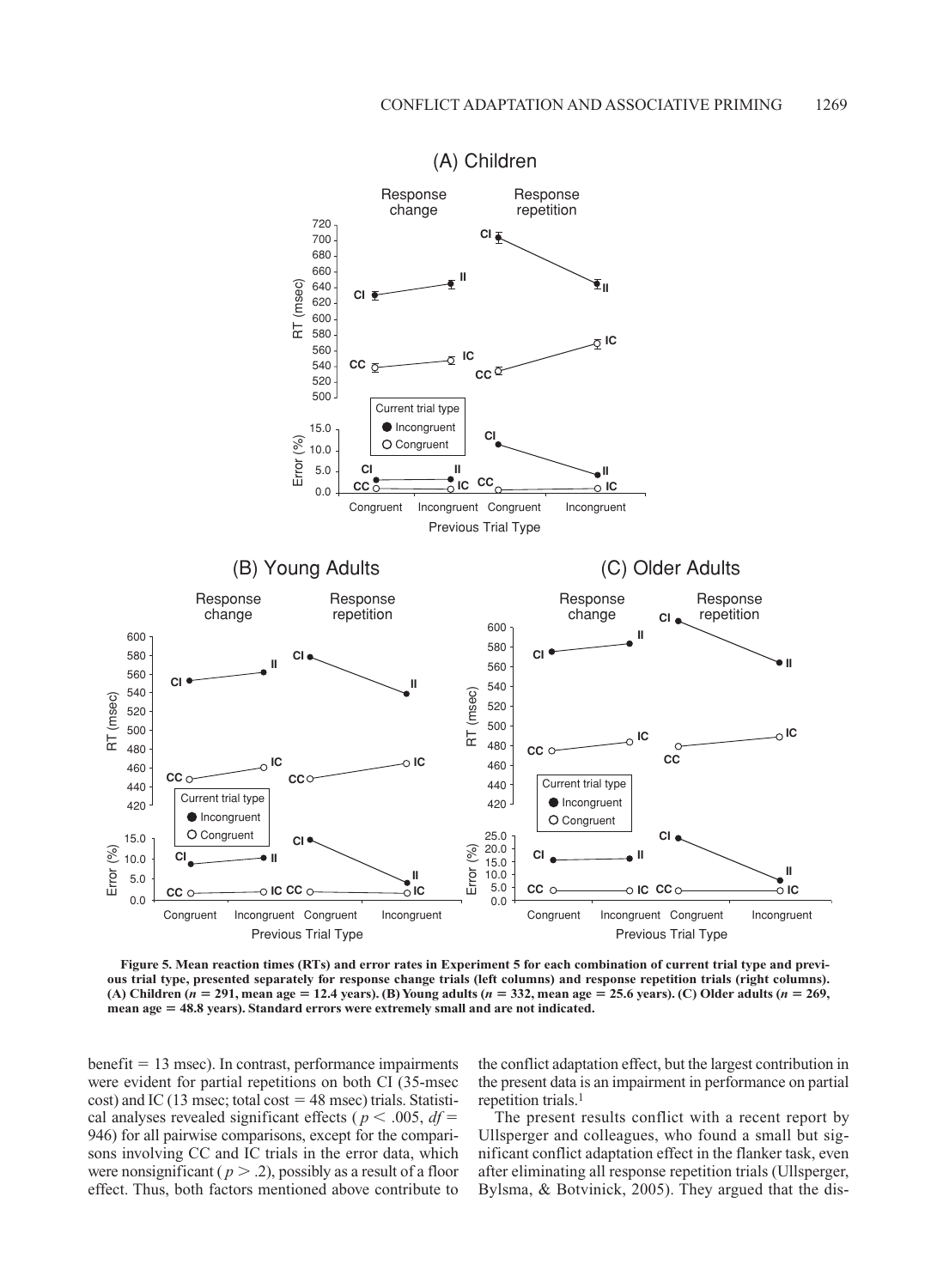

Figure 6. Mean reaction times (RTs) and error rates across all participants tested in Experiments 1-5 as a function of stimulus transition type (CI, II, CC, or IC) and response type (response change or response repetition). Open and filled symbols indicate congruent and incongruent current trials, respectively. The two columns mark the two levels of previous trial type, as in Figures  $1-5$ .

crepancy between their findings and those of Mayr et al. (2003) might be attributed to various aspects of their task, including the use of a long intertrial interval, a short stimulus duration, and an instruction that emphasized speeded responding. However, the present study renders this explanation unlikely: The same pattern of results was observed across various intertrial intervals (e.g.,  $\sim$ 1,500 msec in Experiment 4 vs. 3,500 msec in Experiment 5), various stimulus durations (e.g., 100 msec in Experiment 2 vs. 800 msec in Experiment 5), and different emphases on speeded responding (see Experiments 1 and 3). It is of course possible that there are specific circumstances, defined by an interaction of various task factors and/or participant population characteristics (and not encountered in the present set of experiments), under which a small but "true" conflict adaptation effect might be obtained. However, this possibility presents us with two problems if we want to use the conflict adaptation effect for studying cognitive control. First, we need to identify the limited set of circumstances under which conflict-triggered control modulations consistently occur. And second, the conflict adaptation effect on response change trials may be so small that it will fail to provide sufficient measurement space for detecting group differences in the integrity or efficiency of the conflict-control loop.

In contrast with the present findings for the flanker task. evidence for a control-driven conflict adaptation effect in two other conflict paradigms is steadily accumulating: In the Simon task, participants make spatially defined responses to a nonspatial attribute (e.g., color) of a spatially varying stimulus. In this task, conflict occurs on trials in which the response signaled by the task-irrelevant stimulus location is incompatible with the correct response indicated by the task-relevant stimulus attribute—a type of trial that is analogous to incongruent trials in the flanker task. It has been shown consistently that the Simon effect (i.e., the congruency effect in the Simon task) is smaller following high-conflict trials than following low-conflict trials, even when the analysis is restricted to trials on which neither the stimulus nor the response is repeated (see, e.g., Stürmer et al., 2002; Wühr & Ansorge, 2005). In addition, two studies have reported a conflict adaptation effect in the Stroop task after excluding exact S–R repetitions (Egner & Hirsch, 2005; Kerns et al., 2004). However, a limitation of both of these studies is that they failed to remove partial repetitions, another source of confound, from the analyses. Nevertheless, these findings raise the question whether there may be a fundamental difference between the various conflict paradigms that could explain the discrepancy regarding the presence of a "true" conflict adaptation effect. One evident difference is that in the Simon and Stroop tasks, the task-irrelevant stimulus attributes (location and word identity, respectively) belong to a different perceptual dimension than do the taskrelevant stimulus attributes. In contrast, in the flanker task the task-irrelevant and task-relevant stimulus attributes (the flanker arrows and the central target arrow) belong to the same perceptual dimension. This suggests that the cognitive system may be able to actively select between perceptual dimensions but not between stimulus attributes within a dimension (cf. the dimensional weighting theory of Müller, Heller, & Ziegler, 1995).

Another distinct property of the flanker task is the small stimulus set (e.g.,  $H$  and  $S$  or  $\leq$  and  $\geq$ ), as a result of which trial-to-trial repetitions of stimulus attributes are unavoidable. Such repetitions may cause complex forms of priming even in addition to those described above. Consider, for example, the interaction between previous trial type and response type: On response change trials, participants responded faster if the previous trial was incongruent rather than congruent (10-msec difference averaged across all participants in Experiments 1–5,  $p < .001$ ), whereas on response repetition trials, participants responded faster following congruent trials (12-msec difference,  $p < .001$ ). The error rates showed a similar interaction, ruling out an explanation in terms of a speed-accuracy trade-off. These results suggest that on incongruent flanker trials (e.g., HHSHH), the cognitive system selectively inhibits a representation of the conflicting flanker items (i.e., H). If on the subsequent trial this item becomes the task-relevant item (i.e., a response change trial; e.g., HHHHH), performance suffers from residual inhibition associated with this item. Such negative priming may be particularly strong if an incongru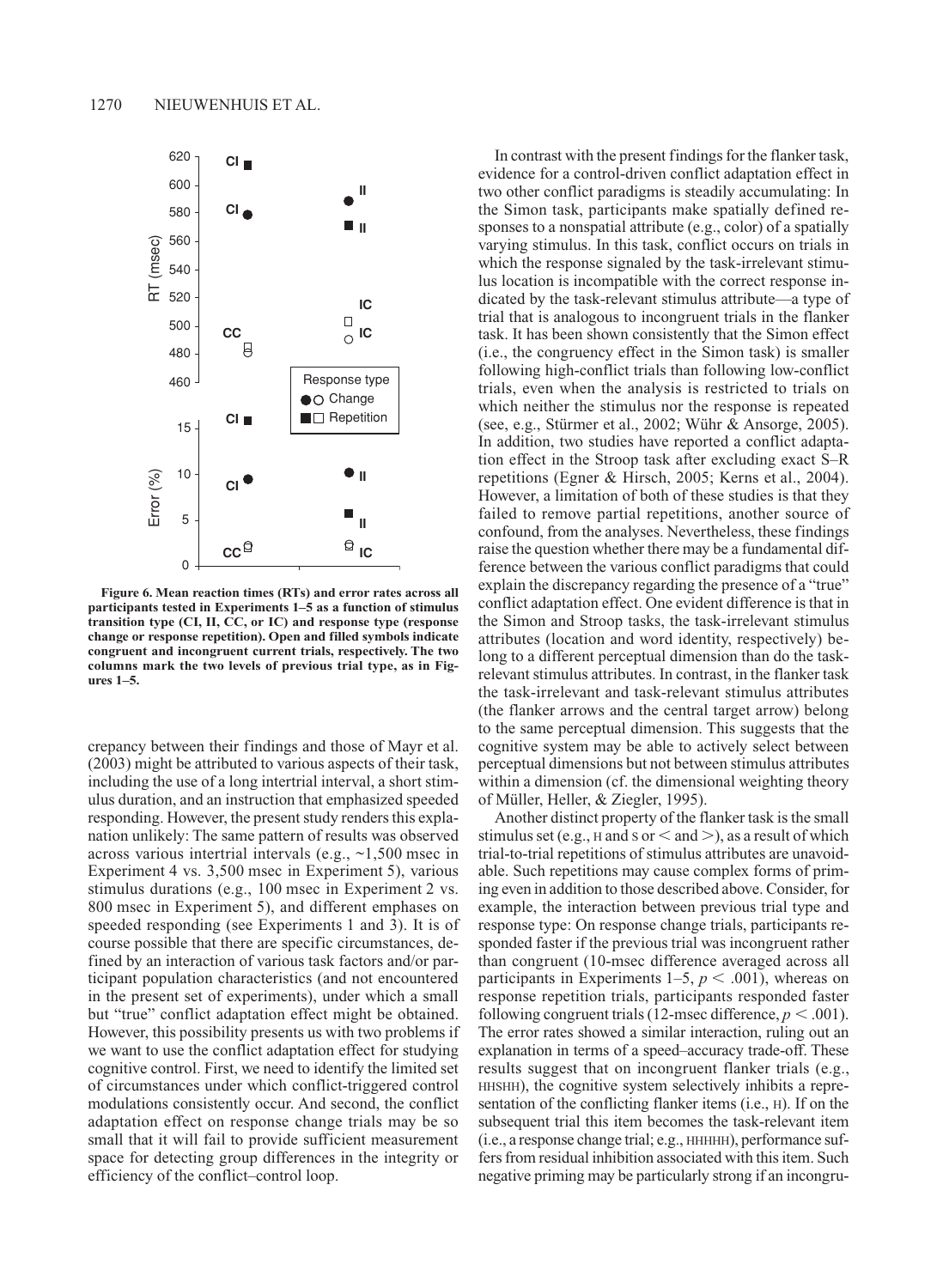ent stimulus is followed by another incongruent stimulus in which the target and flanker items have been reversed (e.g., HHSHH  $\rightarrow$  SSHSS; Stadler & Hogan, 1996). In contrast, if on the subsequent trial the inhibited flanker items remain task irrelevant (i.e., a response repetition trial; e.g., HHSHH  $\rightarrow$  sssss), any residual inhibition will benefit performance. Priming effects of this form, though small in magnitude, are a source of variance in the data that could potentially mask small effects of interest. Other conflict paradigms, like the Stroop task, typically have a larger stimulus set and hence involve a smaller number of stimulus attribute repetitions, resulting in reduced nuisance effects in the data. One challenge for future research will be to develop tasks that have even larger stimulus sets and that yet elicit sufficient conflict to probe potential conflict adaptation effects (Ullsperger et al., 2005, Experiment 2).

In sum, the present findings provide further evidence for a pure associative priming account of the conflict adaptation effect in the flanker task (Mayr et al., 2003). We could find no evidence for the established notion that conflictsensitive modulations of cognitive control are one of the sources underlying the typical pattern of performance adjustments observed in that task. In this regard, the flanker task may differ from other conflict paradigms, such as the Simon and Stroop tasks. The present research suggests that the flanker task is not suited for studying the type of sequential performance adjustments that are predicted by the conflict-control loop theory (Botvinick et al., 2001). This conclusion notwithstanding, brain imaging studies have yielded strong support for the predictions of the conflictcontrol loop theory regarding sequential effects on anterior cingulate cortex and prefrontal cortex activity—in both the flanker task and other conflict paradigms (e.g., Botvinick et al., 1999; Durston et al., 2003; Kerns et al., 2004; Nieuwenhuis, Yeung, Van den Wildenberg, & Ridderinkhof, 2003; but see Burle, Allain, Vidal, & Hasbroucq, 2005). An important question for future research is how this apparent discrepancy between behavioral and brain imaging findings can be resolved.

#### **REFERENCES**

- BISH, J. P., FERRANTE, S. M., MCDONALD-MCGINN, D., ZACKAI, E., & SIMON, T. J. (2005). Maladaptive conflict monitoring as evidence for executive dysfunction in children with chromosome 22q11.2 deletion syndrome. Developmental Science, 8, 36-43.
- BOOMSMA, D. I. (1998). Twin registers in Europe: An overview. Twin Research, 1, 34-51.
- BOTVINICK, M. M., BRAVER, T. S., BARCH, D. M., CARTER, C. S., & COHEN, J. D. (2001). Conflict monitoring and cognitive control. Psychological Review, 108, 624-652.
- BOTVINICK, M. M., COHEN, J. D., & CARTER, C. S. (2004). Conflict monitoring and anterior cingulate cortex: An update. Trends in Cognitive Sciences, 8, 539-546.
- BOTVINICK, M. [M.], NYSTROM, L. E., FISSELL, K., CARTER, C. S., & Сонем, J. D. (1999). Conflict monitoring versus selection-for-action in anterior cingulate cortex. Nature, 402, 179-181.
- BURLE, B., ALLAIN, S., VIDAL, F., & HASBROUCQ, T. (2005). Sequential compatibility effects and cognitive control: Does conflict really matter? Journal of Experimental Psychology: Human Perception & Performance, 31, 831-837.
- DE BRUIJN, E. R. A., HULSTIJN, W., VERKES, R. J., RUIGT, G. S. F., &

SABBE, B. G. C. (2004). Drug-induced stimulation and suppression of action monitoring in healthy volunteers. Psychopharmacology, 177,  $151 - 160.$ 

- DURSTON, S., DAVIDSON, M. C., THOMAS, K. M., WORDEN, M. S., TOT-TENHAM, N., MARTINEZ, A., ET AL. (2003). Parametric manipulation of conflict and response competition using rapid mixed-trial eventrelated fMRI. NeuroImage, 20, 2135-2141.
- EGNER T. & HIRSCH. I.  $(2005)$  The neural correlates and functional integration of cognitive control in a Stroop task. NeuroImage, 24. 539-547
- ERIKSEN, B. A., & ERIKSEN, C. W. (1974). Effects of noise letters upon the identification of a target letter in a nonsearch task. Perception & Psychophysics, 16, 143-149.
- GRATTON, G., COLES, M. G. H., & DONCHIN, E. (1992). Optimizing the use of information: Strategic control of activation of responses. Journal of Experimental Psychology: General, 121, 480-506.
- GRATTON, G., COLES, M. G. H., SIREVAAG, E. J., ERIKSEN, C. W., & DONCHIN, E. (1988). Pre- and poststimulus activation of response channels: A psychophysiological analysis. Journal of Experimental Psychology: Human Perception & Performance, 14, 331-344.
- HOMMEL, B. (2004). Event files: Feature binding in and across perception and action. Trends in Cognitive Sciences, 8, 494-500.
- HOMMEL, B., PROCTOR, R. W., & VU, K.-P. (2004). A feature-integration account of sequential effects in the Simon task. Psychological Research, 68, 1-17.
- KERNS, J. G., COHEN, J. D., MACDONALD, A. W., III, CHO, R. Y., STENGER, V. A., & CARTER, C. S. (2004). Anterior cingulate conflict monitoring and adjustments in control. Science, 303, 1023-1026.
- KOPP, B., RIST, F., & MATTLER, U. (1996). N200 in the flanker task as a neurobehavioral tool for investigating executive control. Psychophysiology, 33, 282-294.
- LEUTHOLD, H. (2004). Action monitoring and control: In search of common principles. In M. Ullsperger & M. Falkenstein (Eds.), Errors, conflicts, and the brain: Current opinions on performance monitoring (pp. 70-76). Leipzig: Max Planck Institute for Human Cognitive and Brain Science.
- MATTLER, U. (2003). Delayed flanker effects on lateralized readiness potentials. Experimental Brain Research, 151, 272-288.
- MAYR, U., AWH, E., & LAUREY, P. (2003). Conflict adaptation effects in the absence of executive control. Nature Neuroscience, 6, 450-452
- MCNEELY, H. E., WEST, R., CHRISTENSEN, B. K., & ALAIN, C. (2003). Neurophysiological evidence for disturbances of conflict processing in patients with schizophrenia. Journal of Abnormal Psychology, 112, 679-688.
- MÜLLER, H. J., HELLER, D., & ZIEGLER, J. (1995). Visual search for singleton feature targets within and across feature dimensions. Perception & Psychophysics, 57, 1-17.
- NIEUWENHUIS, S., YEUNG, N., VAN DEN WILDENBERG, W., & RIDDER-INKHOF, K. R. (2003). Electrophysiological correlates of anterior cingulate function in a go/no-go task: Effects of response conflict and trial type frequency. Cognitive, Affective, & Behavioral Neuroscience, 3, 17-26.
- NOTEBAERT, W., SOETENS, E., & MELIS, A. (2001). Sequential analysis of a Simon task: Evidence for an attention-shift account. Psychological Research, 65, 170-184.
- PASHLER, H., & BAYLIS, G. (1991). Procedural learning: 2. Intertrial repetition effects in speeded choice tasks. Journal of Experimental Psychology: Learning, Memory, & Cognition, 17, 33-48.
- POSTHUMA, D., MULDER, E. J. C. M., BOOMSMA, D. I., & DE GEUS, E. J. C. (2002). Genetic analysis of IQ, processing speed and stimulus-response incongruency effects. Biological Psychology, 61, 157-182.
- RIDDERINKHOF, K. R., ULLSPERGER, M., CRONE, E. A., & NIEUWEN-HUIS, S. (2004). The role of the medial frontal cortex in cognitive control. Science, 306, 443-447.
- STADLER, M. A., & HOGAN, M. E. (1996). Varieties of positive and negative priming. Psychonomic Bulletin & Review, 3, 87-90.
- STINS, J. F., POLDERMAN, J. C., BOOMSMA, D. I., & DE GEUS, E. J. C. (2005). Response interference and working memory in 12-year-old children. Child Neuropsychology, 11, 191-201.
- STÜRMER, B., LEUTHOLD, H., SOETENS, E., SCHRÖTER, H., & SOMMER, W. (2002). Control over location-based response activation in the Simon task: Behavioral and electrophysiological evidence. Journal of Ex-